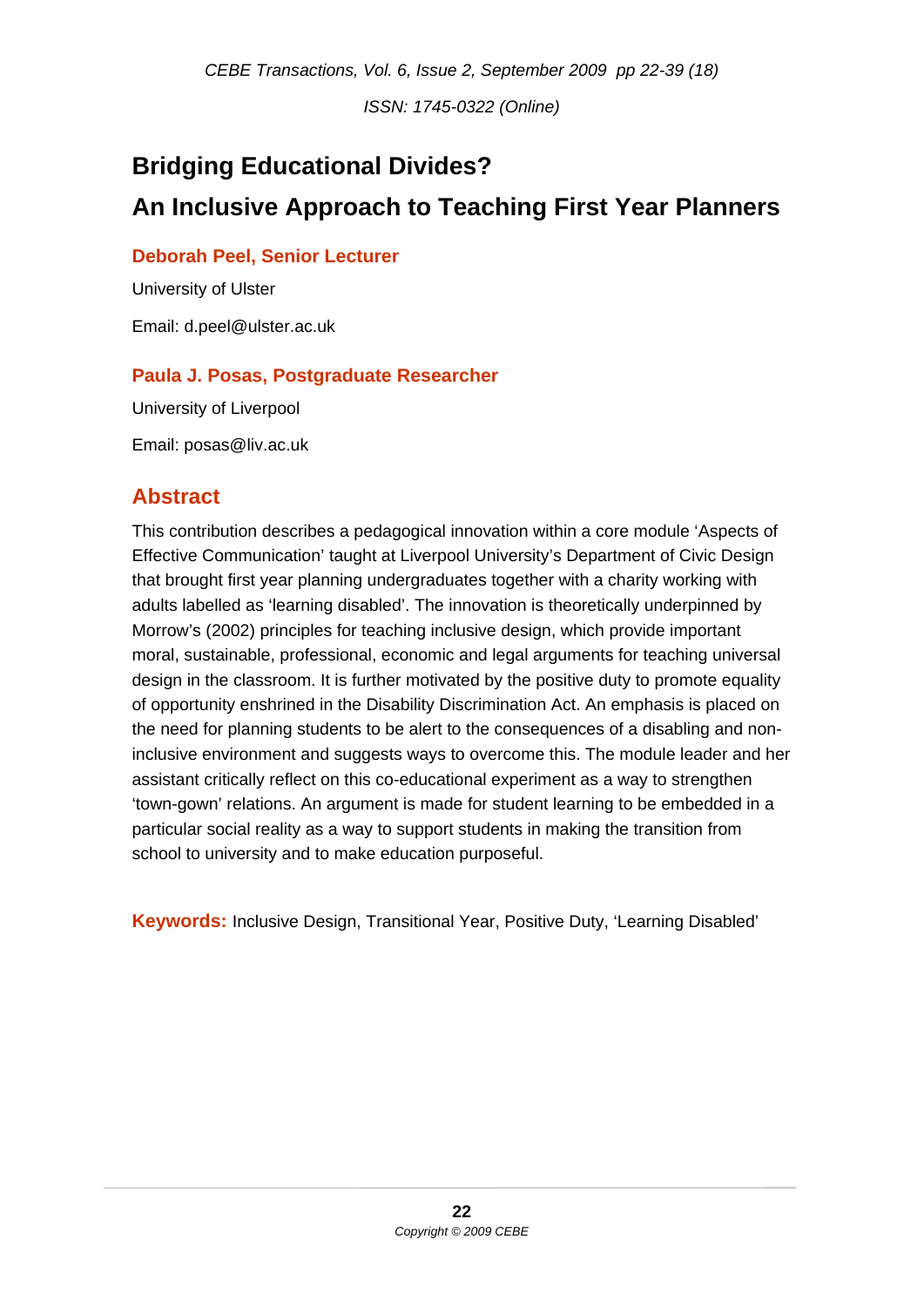# **Context and Motivation**

The innovative pedagogical approach applied in the module 'Aspects of Effective Communication' was motivated by a number of aspects.

On the one hand, the module design seeks to translate one of the four main purposes for higher education namely "to play a major role in shaping a democratic, civilised, inclusive society" into practice (National Committee of Inquiry into Higher Education, 1997, para. 23). Clearly, how individual disciplines interpret and put such ideals into practice will vary, but there is strong evidence in the planning literature to suggest that creating contexts in which "students, faculty, and community learn together" (Dewar & Issac, 1998, p. 346) can be mutually beneficial.

On the other hand, in the UK, the positive duty to promote disability equality, the Disability Equality Duty, is a relatively new statutory requirement introduced under the Disability Discrimination Act (Great Britain, 2005). It posits new challenges to planning educators with respect to better understanding disability, and integrating a relatively more sensitive appreciation of physical and mental health issues in the context of the built environment (Peel, 2006). Significantly, the new duty shifts the onus of responsibility beyond the obligation not to discriminate, and asserts instead the need to strive to eliminate discrimination and promote equality. As such, the positive duty clause places an important responsibility on public bodies to promote equality for disabled people. More importantly in the context of pedagogical practice, the duty extends to higher education institutions and, as such, offers a constructive action space for individual planning educators to enact the duty in innovative ways.

The module leader was, from both a theoretical and a pedagogical point of view, concerned with the implications of inclusivity for planning education. The chosen teaching approach was then informed by a constructivist approach to learning, which emphasises enabling learners to construct their own sense of the world. In practice, the module design is the outcome of a learning experience in co-educational teaching through a university-community partnership at the University of Liverpool that creates shared learning opportunities between first year undergraduates on an accredited planning course and a charity that works with adults labelled as 'learning disabled'.

This charity, Moving on With Life and Learning (MOWLL), is an organisation that works with adults from a range of backgrounds to develop the skills, confidence and knowledge required for independent living, job seeking, and other life choices. MOWLL deploys a variety of pedagogical methods, designed with the people with whom they work, to ensure that the sessions are relevant, tailored, and person-centred.

The collaborative project with the Department of Civic Design stemmed from discussions between the authors and members of MOWLL about the potential for MOWLL students to learn more about planning in the city. It built on an earlier (but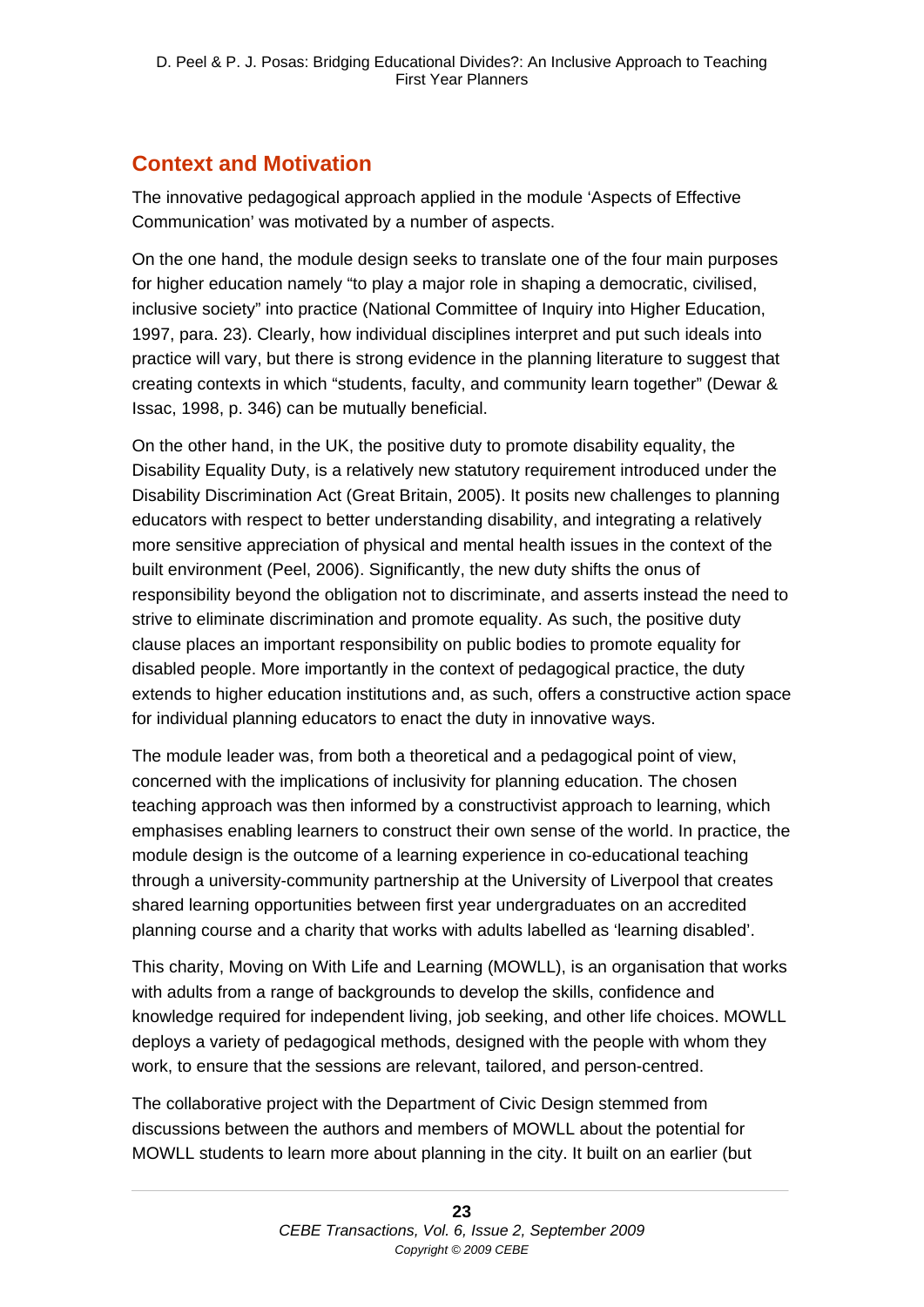unrelated) project in which MOWLL students had explored the city to assess its accessibility. As a result of that project, there was a strong view held by the MOWLL staff and students that many of the new buildings being constructed in the city were not fully accessible, and that the nature of Liverpool's celebrations of its status as European Capital of Culture was not sufficiently inclusive, and was unlikely to leave a fully representative legacy of – or for – the city.<sup>1</sup>

Whilst the use of university-community projects is not new (see, for example, Feld, 1998), the initiative discussed here represents an attempt both to work in partnership and, at a personal level, to enact the new positive duty to promote disability equality in the UK. The teaching innovation resulted in the delivery of a module in which MOWLL shared their experiences and feelings of being alienated from the city and the regeneration process with a cohort of first year planning students. $2$  The principal idea was to develop an understanding of social inequity in the context of the built environment, and also to raise awareness of how disability may be understood, experienced, and perpetuated through insensitive practices. At its most fundamental, the teaching objective was to encourage first year undergraduates to think about accessibility and access issues in the built environment. The design of the module therefore offered opportunities for the MOWLL peer advocates (mentors) and students to share their understandings of planning in Liverpool. Specifically, this involved working with the MOWLL peer advocates who manage the Peer Advocacy Changing Things Together initiative which involves individuals with the experience of exclusion in education and employment working to support others to take on new challenges. The project brought together first year Urban Planning and MOWLL students at different stages of involvement with the charity. Importantly, the peer advocates and staff at MOWLL acted as vital mediators and contact points for the delivery of shared teaching sessions.

The subsequent sections describe the module, its objectives and rationales, the intended student learning outcomes, the nature of the project assignment and the assessments involved in the teaching and learning strategy, and the mode of delivery.

1

 $1$  The European Capital of Culture is a European Union designation whereby a city can celebrate its cultural life and development for a period of one year. Liverpool successfully bid for this status for the year 2008. Even though there was a strong emphasis on community involvement, questions have been raised as to whether this cultural year of celebration could overcome the social divisions in the city (Jones & Wilks-Heeg, 2004).

 $2$  The undergraduate module, Aspects of Effective Communication, was delivered to 35 first year students undertaking the BA in Environment and Planning, BA in Urban Regeneration and Planning and undergraduate Master of Planning in the Department of Civic Design, University of Liverpool. Ten MOWLL students and four staff participated.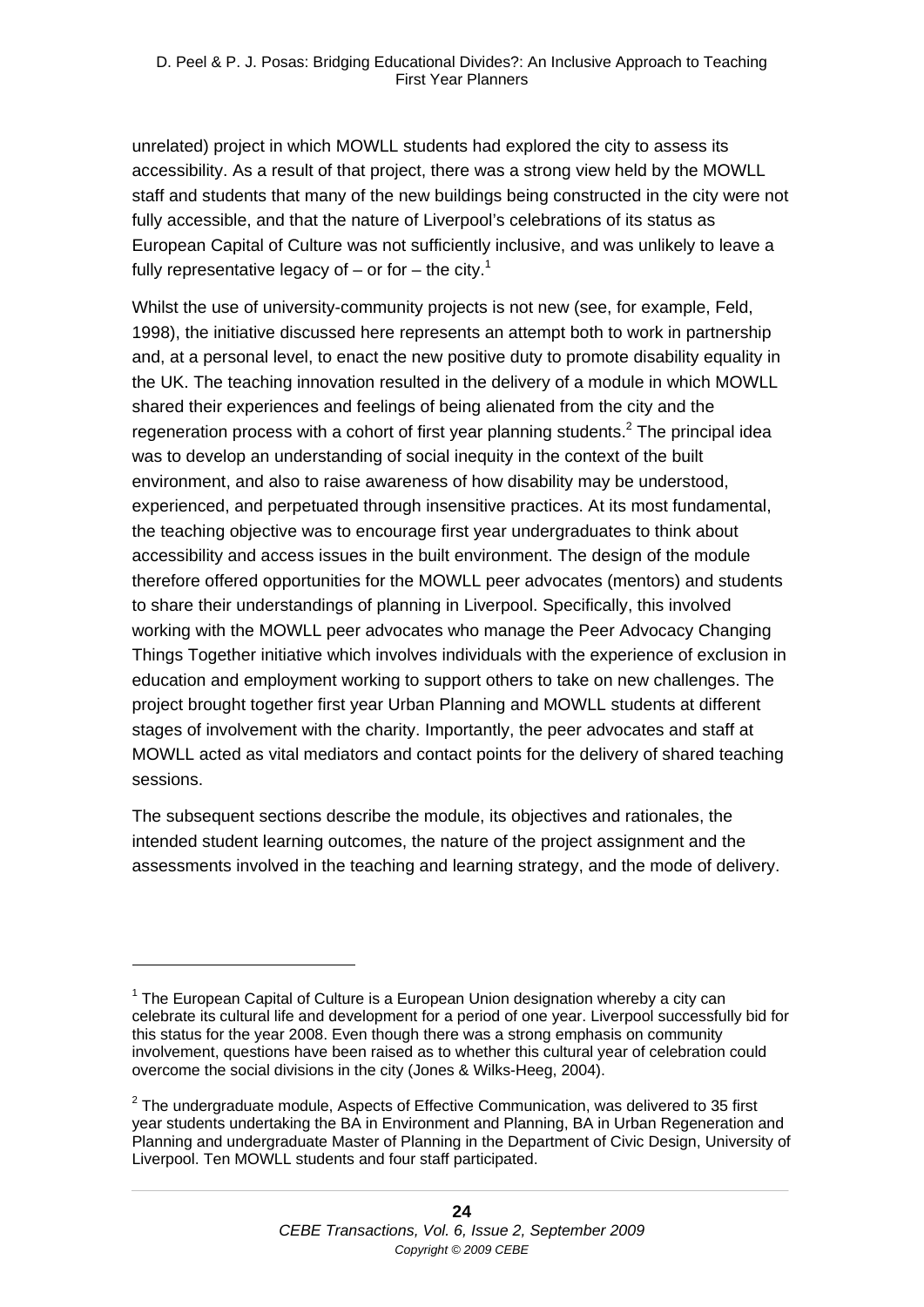# **Overview of the Module**

The module selected to work collaboratively with MOWLL was a first year, first semester study skills module, 'Aspects of Effective Communication'. This module has been run by different faculty members for several years in the Department of Civic Design at the University of Liverpool. It is first and foremost intended to provide important learning and study foundations for students largely new to the city and predominantly new to university education. It may thus be understood as incorporating many of the common study skills provided at this level, whilst tailoring and embedding them (Thomas, 1994) to the particular requirements of a planning education. The specified student learning outcomes for this module address communication, research, and group-working skills, and aim to familiarise students with the city (Figure 1). The assessments are configured to test these outcomes.

It is intended that students successfully completing the module will have demonstrated:

- an ability to access planning-related information from a range of sources;
- an ability to synthesise relevant material from a range of sources to produce a coherent individual report;
- skills in using some of the University's library and computational facilities;
- an ability to generate a document using word-processing, and graphics/presentational software in an integrated way;
- an appreciation of the opportunities and challenges of group working;
- simple oral and visual presentational skills using PowerPoint; and
- an understanding of Liverpool's historical development and future potential.

#### **Figure 1: Intended Learning Outcomes**

-

In practical terms, 'Aspects of Effective Communication' is a 12-week module worth 15 credits, and representing 150 hours of student effort. It involves 24 hours of staff contact time. The remainder of the time is independent learning. The module was delivered by one full-time academic with invited guest lectures from local practitioners and a community leader living in the city. The teaching for Assignment 2 (group presentations) and assessment was supported by a doctoral student/teaching assistant.

The module has always involved students in an imaginary project to access regeneration funding from the Heritage Lottery Fund.<sup>3</sup> This serves to introduce students

 $3$  The Heritage Lottery Fund was set up by Parliament in 1994 as an independent body to give grants to a wide range of cultural and heritage projects involving the local, regional and national heritage of the United Kingdom. It is a 'non-departmental public body' and money is raised by the National Lottery for Good Causes.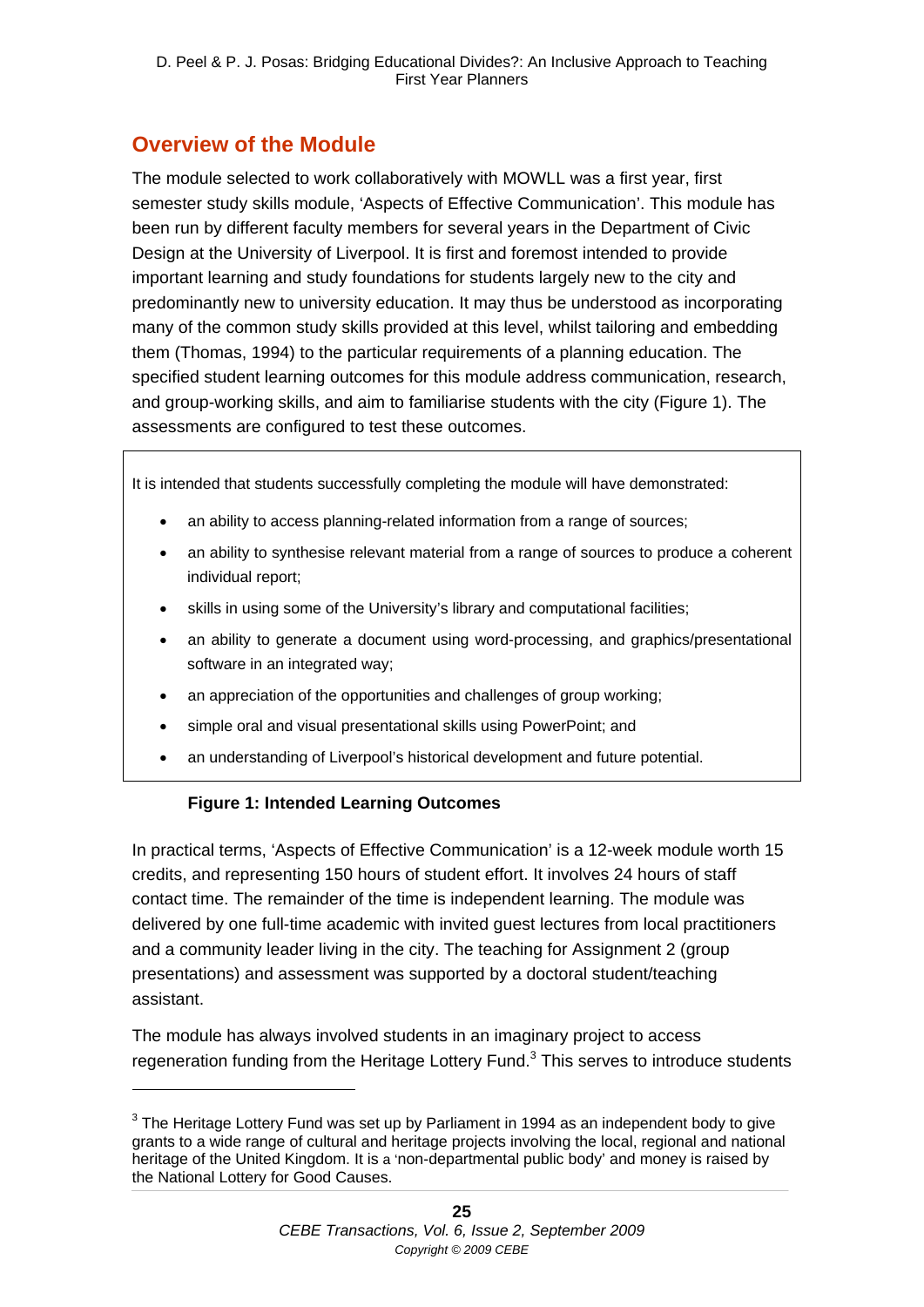to the subject and to begin to find their way about the city. Prior to the involvement of MOWLL, students had been able to select any building in the city. As a consequence, projects tended to provide leisure facilities for students (bowling alleys, cinemas, etc). The engagement of MOWLL as a designated client with specific needs provided a much clearer and more focused context to the project.

The undergraduate project assignment involved the first year students selecting a derelict or redundant building in the city centre of Liverpool in order to renovate and rehabilitate it as a potential Welcome/Visitor Centre for MOWLL. This client-driven approach provided the mechanism for the students to envision what an inclusive city might involve. Not only were the students encouraged to bridge a gap in their understanding and experience (few had experience of the implications of disability and limited opportunities to hear about being excluded by those who are directly affected), but, through the project, the students were encouraged to be imaginative in building social bridges to a more inclusively (universally) designed environment.

The project was assessed through two assignments (each comprising 50% of the available marks). Assignment 1 involved a written report to the Heritage Lottery Fund to try to obtain funding to enable the rehabilitation of the selected building. Assignment 2 required the students to prepare and deliver a group PowerPoint presentation to a (fictitious) Heritage Lottery Fund Board, but which included a representative from the local Urban Regeneration Company, Liverpool Vision, and members of MOWLL. The teaching strategy deployed is set out in Figure 2.

- face-to-face lectures and blended learning, supported by PowerPoint lectures and a quiz on academic referencing and citation available on Blackboard $^{TM}$ ;
- a study guide (A4 lever arch file of chapter work-sheets on study skills relating to the planning and regeneration context of the city and the weekly lectures);
- study visits with a client group, MOWLL, including a joint visit to a cultural building in the city which has embraced the principles of inclusive design and ease of access;
- guest lectures from practitioners within the city with experience of obtaining research funding from the UK Government's Heritage Lottery Fund; and
- the use of videotape to help students improve their presentation skills.

#### **Figure 2: Module Teaching and Learning Strategy**

In order to put a model of inclusive teaching into practice, the delivery of the teaching was sensitively designed to include joint sessions with both cohorts. In week 1 students were introduced to the module, given the client brief, and met with the client. This ession included interventions by MOWLL staff and students working as peer advocates. In weeks 2 and 3, local practitioners explained regeneration issues in the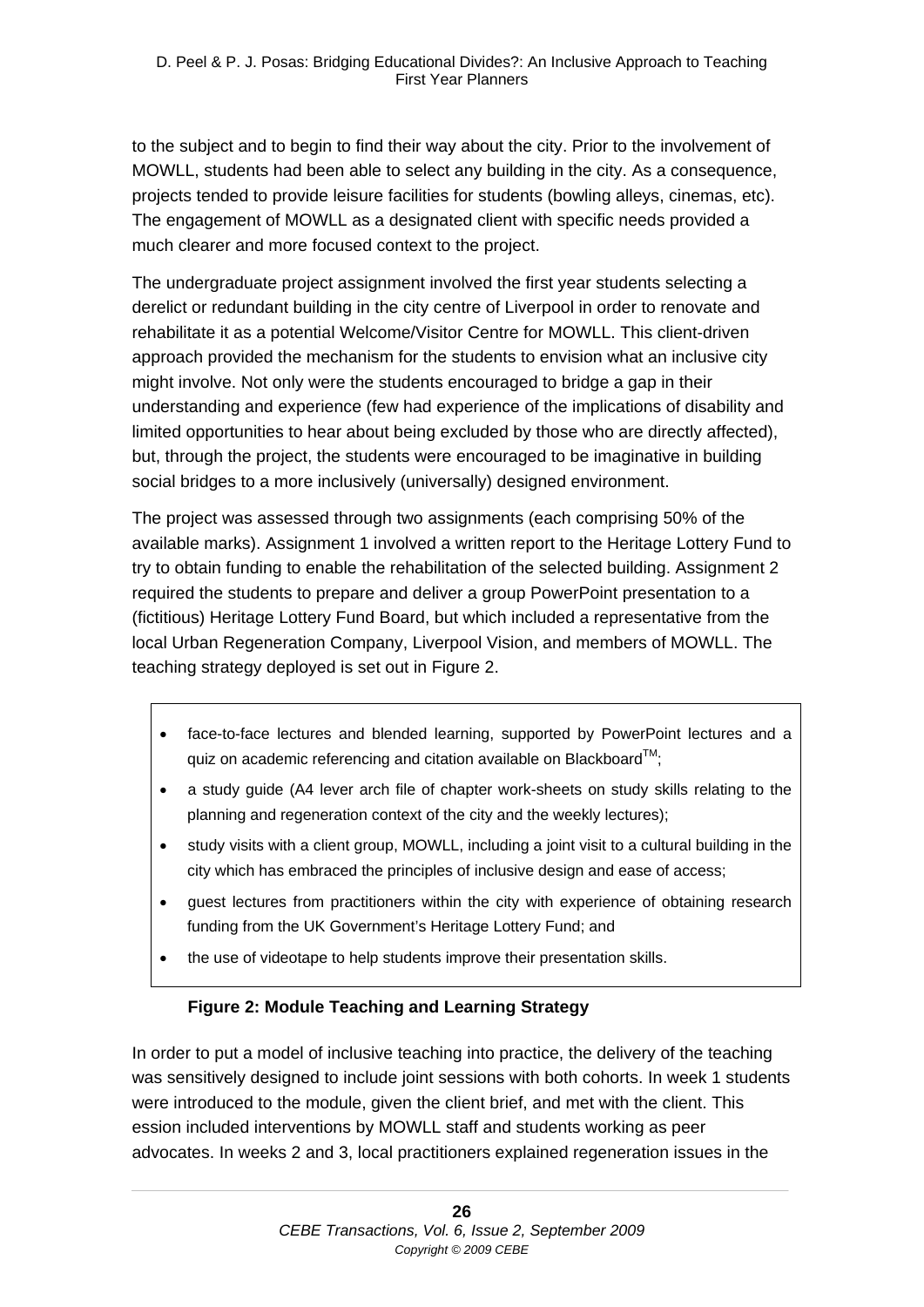city and how Heritage Lottery Fund funding can support regeneration. In week 4, there was a co-educational joint site visit to St George's Hall, a recently renovated building in the city, which benefited from Heritage Lottery Fund funding and addressed accessibility issues in a range of ways. This involved an access officer meeting and talking with all of the students. The individual assignment was submitted in week 6.

Students were then assigned to groups using a mix of self-selection and lecturer-led allocation, which sought to build on the students' backgrounds, profiles, and prior knowledge of the city. The group task involved each student sharing the findings from their individual project fieldwork in the city and the group selecting the preferred project to present to the class using PowerPoint. Week 10 was set aside for rehearsal presentations with staff feedback in preparation for Week 11 - the formal (assessed) presentation to the Heritage Lottery Fund Board.

Given the nature of the innovation, and the person-centred teaching philosophy of MOWLL, the design of the module sought to be collaborative, participative, and reflective. This meant continually seeking feedback from MOWLL as to how the periods of interaction between the two sets of students might best be facilitated. Time was systematically taken after each shared session to discuss the effectiveness of the experience and regular contact was made with MOWLL over the 12 week period. These arrangements ensured that MOWLL was not a client by-stander, and was actively involved in the project preparation, delivery, and evaluation.

The following sections discuss this initiative in terms of how it illustrates a bridging of particular divides and an understanding of a model of inclusive city planning and engaged practice. It begins to illustrate the transferable elements of this initiative which individual educators may be able to translate and adapt to their own contexts.

# **Physical Divides: Overcoming a Disabling Environment?**

An important impetus for the MOWLL project stemmed from a recognition that "[t]he built environment can exclude and discriminate against certain groups in society at certain times" (Morrow, 2002, p. 2). Indeed, even though attempts have been made to alert planners and related professionals to the potentially disabling consequences of a poorly designed built environment (Goldsmith, 1997; Oliver, 1990), the challenge of bridging the disability divide remains highly problematic. Livingston (2000, p. 182), for example, claimed that: "It is nearly impossible for able-bodied students to understand fully the real and day-to-day experiences of people with permanent disabilities". Moreover, Imrie (2002, p. 3) has asserted that: "Very few planning schools teach trainee planners about disabled people's access and mobility needs, while the architectural schools in the UK are bereft of anything other than minimal and often dismissive references to disability and inclusive design". Indeed, Imrie (2002, p. 3) has urged that: "Changing the education and practices of architects, designers, and others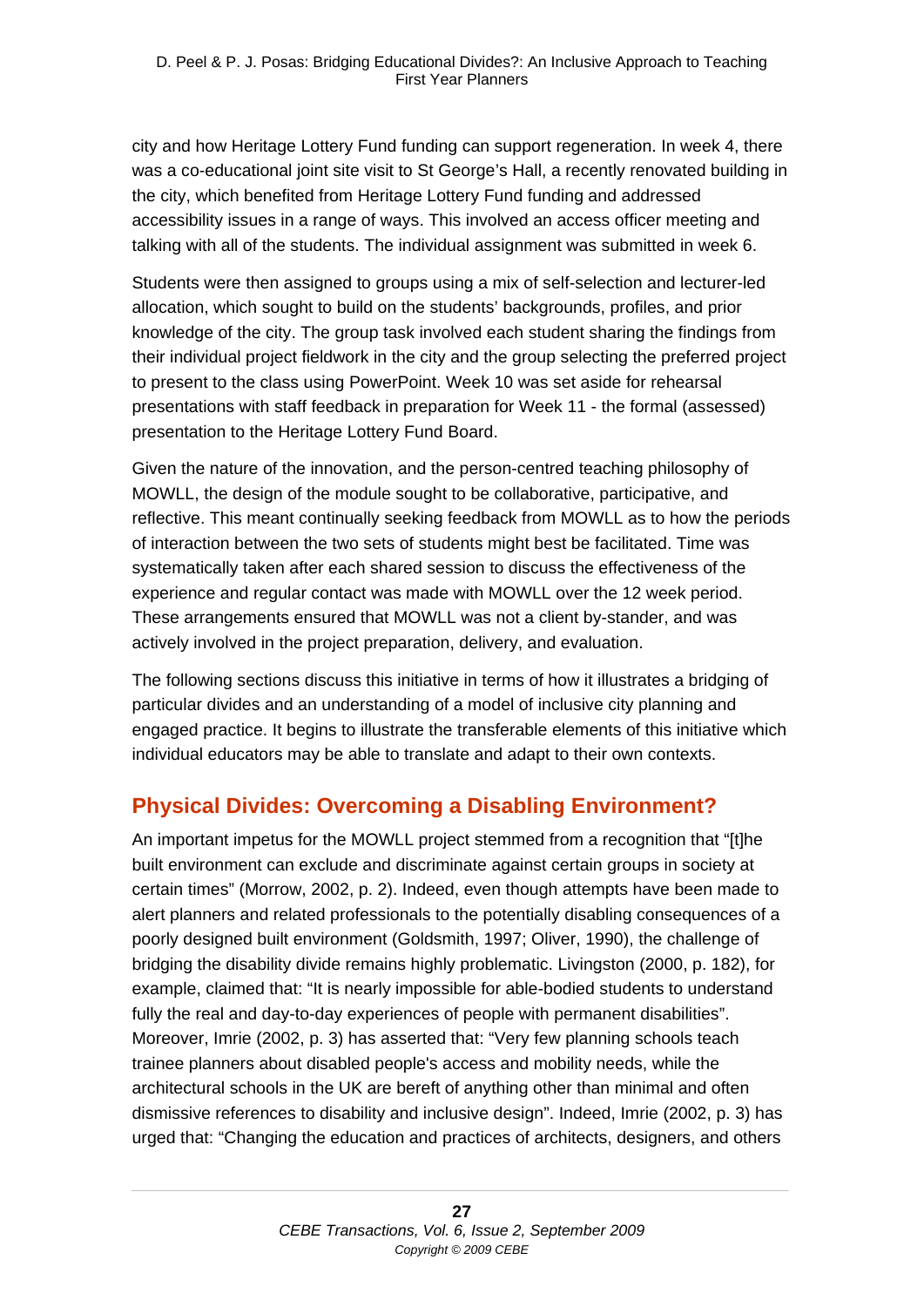involved in the production of the built environment is…a priority". This is entirely consistent with the established UK policy emphasis on social inclusion.

Inclusive - or universal - design is a complex and contested term.<sup>4</sup> This teaching project used Morrow's (2002, p. 2) broad definition which states that: "Inclusive design is a process that results in inclusive products or environments which can be used by everyone regardless of age, gender or disability." The important point here is that inclusive design is not restricted to a narrow construal of disability access as equating to the needs of 'the wheelchair user', but embraces a much richer interpretation of the realities of exclusion. It also suggests that there is a parallel requirement to ensure that there are inclusive decision-making processes to support the physical design and management of inclusive environments.

Following Morrow (2002), there are five mutually reinforcing arguments to support the teaching of inclusive design in the built environment disciplines. These involve:

- **a moral argument** access to the environment is a basic human right and it is important to understand that different value bases determine the nature of planning and development. There is a moral obligation to tackle the barriers and obstacles to creating and sustaining an inclusive environment;
- **a sustainable argument** adaptable and flexible buildings and environments are better able to accommodate the changing needs of society and respond to evolving life-style and life-stage requirements. This can nurture social capital and support more cohesive societies;
- **an economic argument** society can ill afford not to create and manage accessible environments since excluding individuals from the workplace and the market does not make business sense;
- **a legal argument** the (evolving) statutory context is requiring a proactive approach to be more socially inclusive. The UK's Disability Discrimination Act (DDA) (Great Britain, 2005), for example, stipulates the following requirements:

a) the need to eliminate discrimination that is unlawful under the Act;

b) the need to eliminate harassment of disabled persons that is related to their disability;

c) the need to promote equality of opportunity between disabled persons and other persons;

-

 $<sup>4</sup>$  Morrow (2002, p. 2) identified inclusive design as forming part of a family of terms which</sup> include "universal design, design for all, lifespan design, and most recently, 'respect for people' and designing for diversity".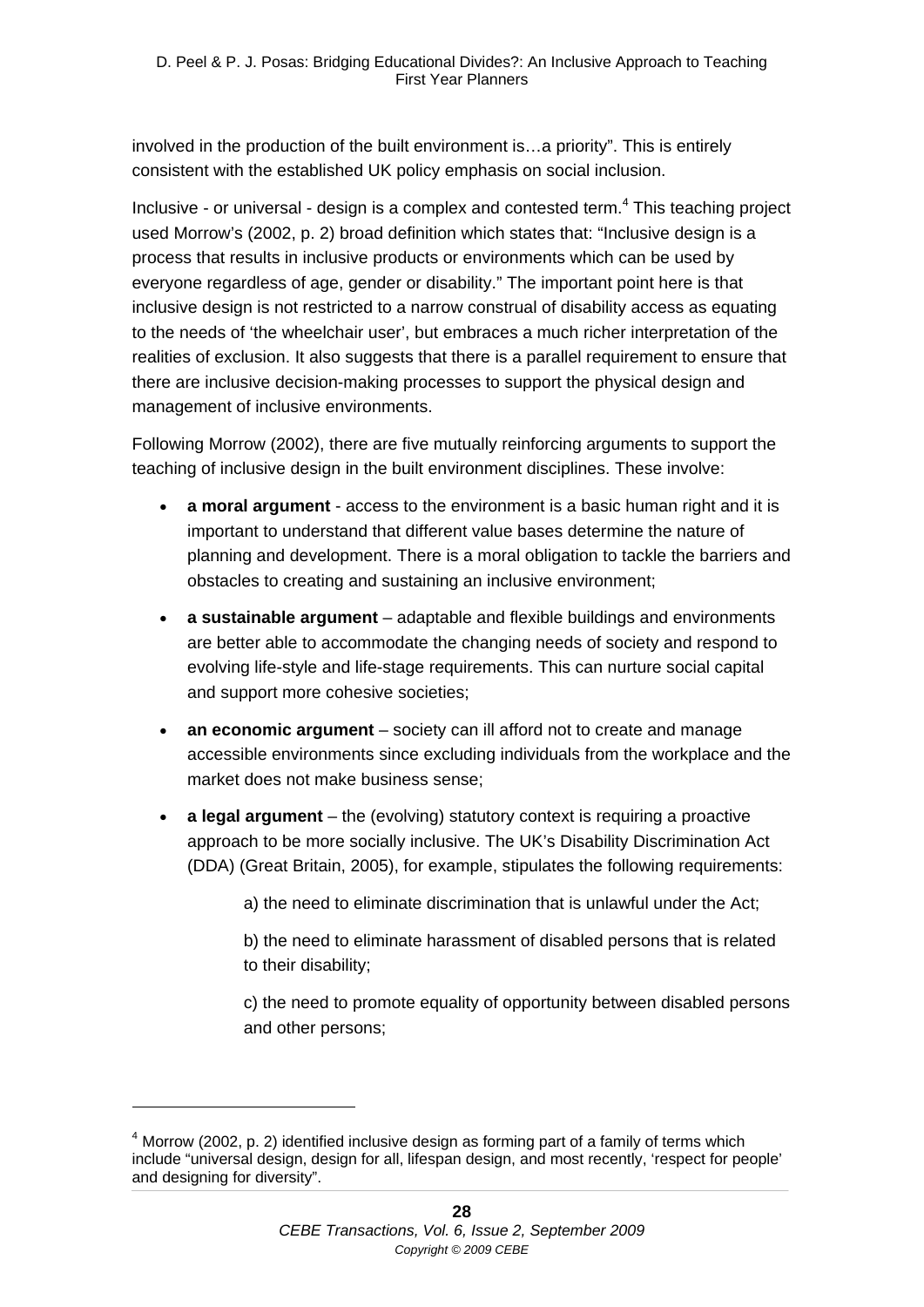d) the need to take steps to take account of disabled persons' disabilities, even where that involves treating disabled people more favourably than other persons;

- e) the need to promote positive attitudes towards disabled persons; and
- f) the need to encourage participation by disabled persons in public life.

The Disability Equality Duty is a core element of the DDA and came into force on 4 December 2006. This complements the individual rights focus of the DDA and seeks to enhance public services and outcomes for disabled people as a whole. Significantly, the Disability Equality Duty requires public authorities to act proactively on disability equality issues. Notably, in the context of the university sector, the responsibility for putting the duty into effect lies with the higher education institutions (Disability Rights Commission, 2006b); and, finally,

 **a professional argument** – codes of conduct require practitioners to operate within an equal opportunities framework. In the context of this article, the Royal Town Planning Institute's (2007) Code of Professional Conduct, for example, states that members "shall not discriminate on the grounds of race, sex, sexual orientation, creed, religion, *disability* or age and shall seek to eliminate such discrimination by others and to *promote* equality of opportunity" (point (d), emphasis added). In effect, this requirement means that individual Institute members have a professional responsibility to go beyond simply not discriminating and 'do the duty' (Disability Rights Commission, 2006a).

Taken together, these pragmatic, practical, professional and ethical arguments provide an important justification for teaching inclusive design. Important pedagogical questions then turn on when this should – or, indeed, might – be introduced into the planning curriculum, and how this could be done in practice.

## **Community-University Divides: Co-Educational Learning**

A symposium edition of the *Journal of Planning Education and Research* (vol. 17 (4), 1998) offers a useful set of insights into the potentially transformatory relations that can be derived from universities working in collaboration with their local and regional communities. Feld (1998), for example, sketches the notion of a new paradigm around community development and regeneration, based on such partnerships. This may, of course, happen at a number of scales. The notion of the university as an anchor institution is indicative of the important institutional role that universities can play in their host communities. The much more modest objective described in this article relates to a small classroom initiative. It nonetheless aspires to embrace Feld's (1998) arguments that partnership working can support capacity building for understanding, facilitate shared learning among individuals, and foster sustainable, quality environments. This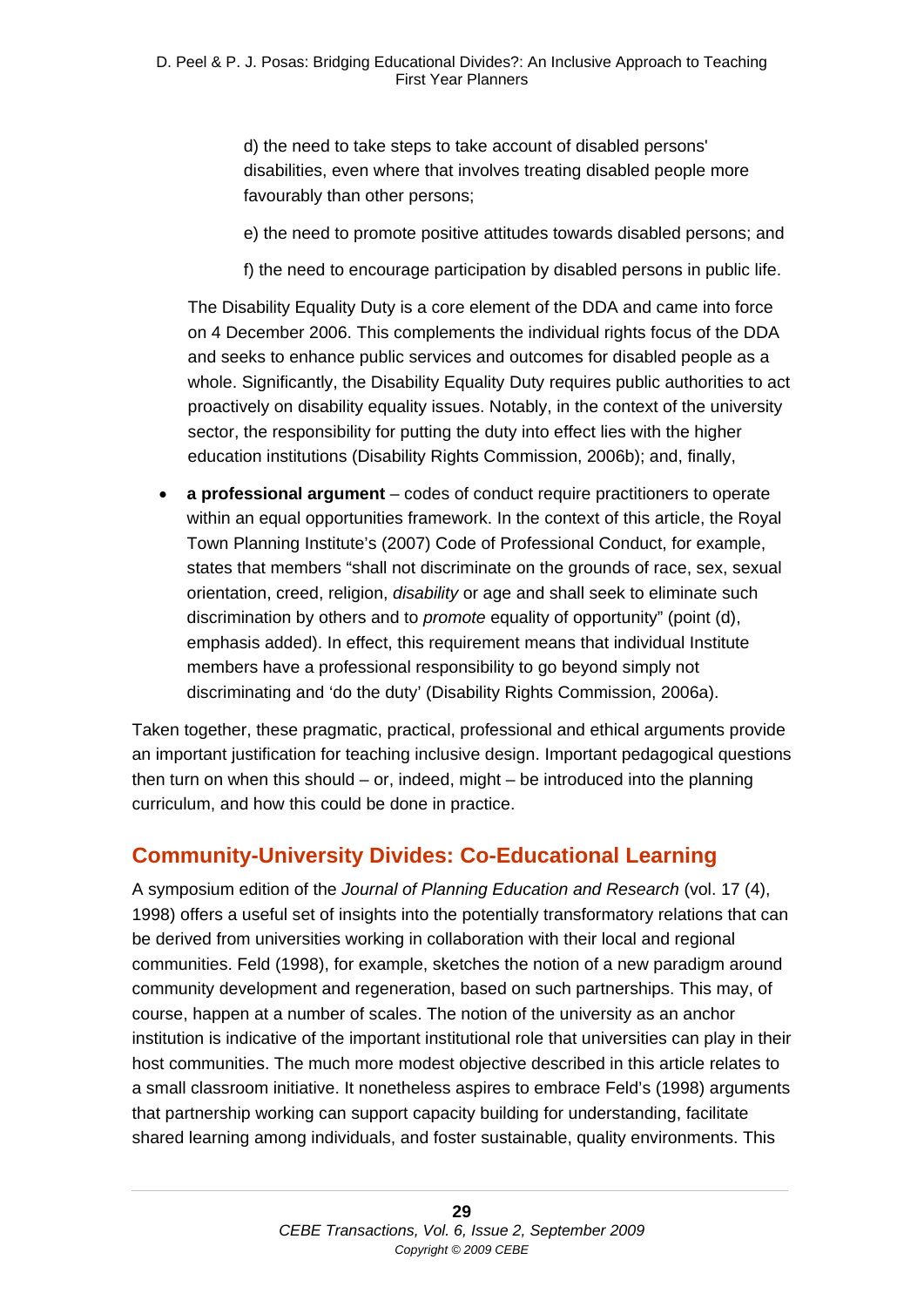teaching innovation further represents a personal response to the professional code of conduct and duty to promote disability equality.

The decision to innovate with a co-educational project in the particular module 'Aspects of Effective Communication' was taken in the summer of 2007. A number of meetings were held between the module leader and staff and a peer advocate from MOWLL in order to design a course that could involve students from MOWLL in a constructive way. An important motivation for the project was to address the concern articulated by several of the MOWLL students that 'planners don't listen' and that regeneration and new-build schemes in the city are inaccessible and poorly designed. The 12 week module was designed to include the MOWLL students in a way that accommodated their specific needs and in a way that was not threatening to any of the students. It was felt that this type of learning experience raised different issues for the diversity of students involved, and that the progress of the project needed to be carefully monitored. In practical terms, the client-based element was nested within a relatively traditional study skills module. Nevertheless, taken as a whole, the active engagement of MOWLL students represented an important opportunity to test a very particular model of inclusive policy in higher education. It meant ensuring the appropriate arrangements and staff support were then put in place to meet the needs of the cohort when the students were in shared learning situations.

## **Educational Divides: From School to University**

Bridging the different study environments and degrees of personal responsibility that exist between school and university is no easy task, particularly where it risks being delivered through a stand-alone study skills module. It is held that such modules may only 'deliver' a small proportion of the skills required; may risk becoming a 'turn off' to many students; and may not engage the interest and motivation of students (Thomas, 1994, pp. 23-24). As a consequence, Thomas (1994), for example, suggested that developing a habit and culture of studying necessitates: embedding study skills into an overarching teaching and learning strategy; linking and demonstrating the clear relevance of 'study skills' to each individual student's programmme of study and future career path; and supporting students to learn about their learning strengths and weaknesses, perhaps through a self-study package.

The importance of some form of introductory support framework for students to begin to acquire and develop the study skills necessary for higher education is nevertheless fundamental to any degree programme. Study skills handbooks (see, for example, Cottrell, 2003) illustrate the type of guidance available to new students and emphasise the step-change in the learning environment and degree of student responsibility required in making the transition from school to university.

In recent times, a greater awareness of the skill of 'learning how to learn' (National Committee of Inquiry into Higher Education, 1997) has focused attention on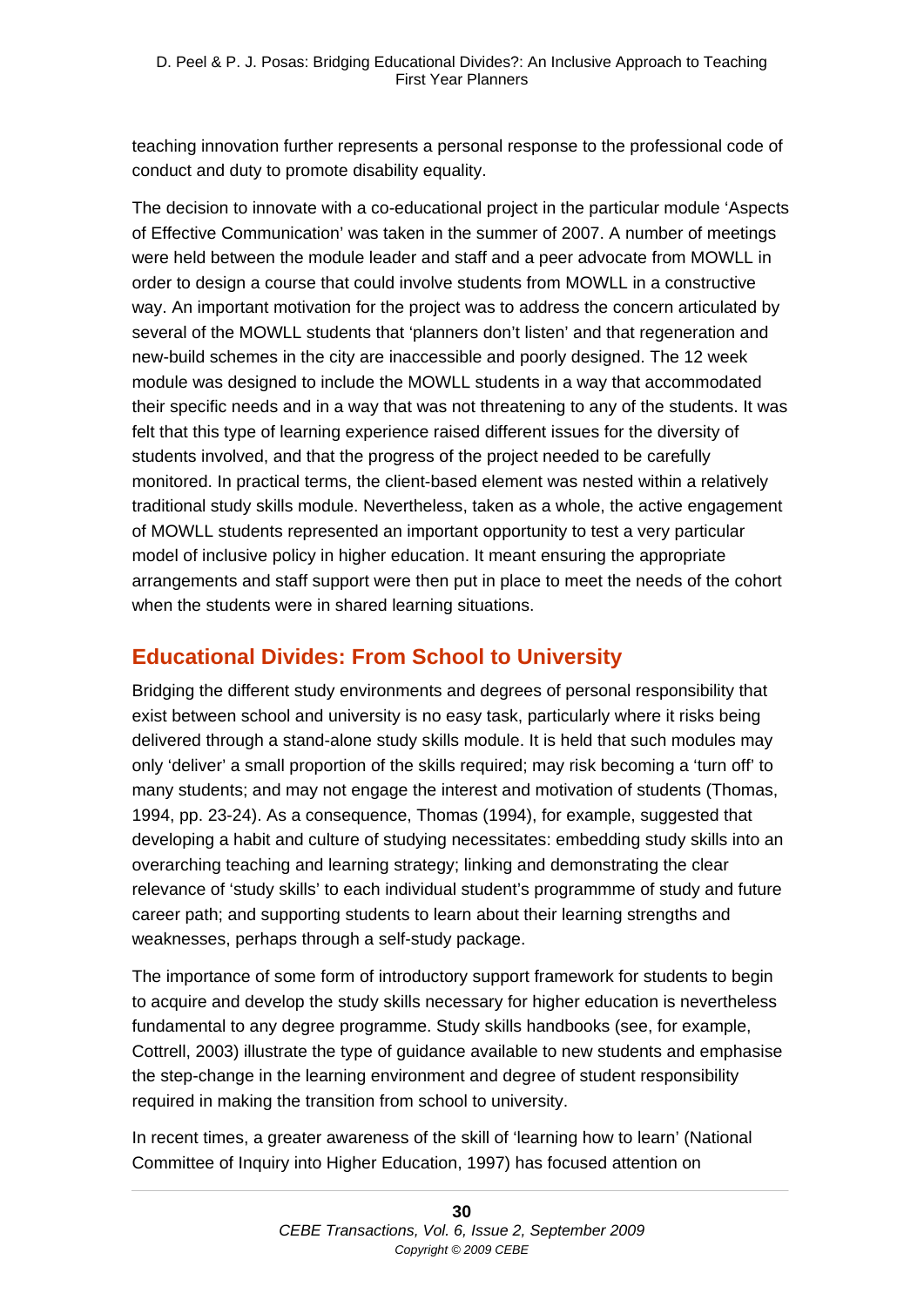strengthening and better supporting independent study skills to support a lifelong learning culture (Peel, 2005). The increasing complexity of how best to nurture students in acquiring the breadth of study skills required in the social sciences is evident in the available scholarly literature. Here, debates around information literacy ('study skills', 'research skills' and 'library skills') for university study (see, for example, Stephenson and Caravello, 2007) and the nature of the relationships between faculty and librarians (Hardesty, 1995) highlight a number of important gaps in our understanding and practice which may ultimately impede research, analysis and bibliographic instruction – and student learning. As Biggs (1999) and others have documented, these challenges are further exacerbated by the changing nature of university teaching, particularly in terms of resources, staff-student ratios, and competing academic priorities.

Critical to assisting students successfully to bridge school and university is the need for faculty staff, service providers, and management to understand the expectations and capabilities of today's millennial students so as to support them in the transition from compulsory to higher education, and to adjust to university life (McInnes and James, 1995). Moreover, the totality of the student experience of the university environment (Price *et al*., 2003) entails not only understanding each individual student's experience of the social and economic aspects of the university life-world, but also appreciating student ambitions, goals and study habits (McInnes *et al.*, 2000). Such arguments highlight the need for a sensitivity to a particularly dynamic context for learning and to the changing characteristics of contemporary students.

There is, for example, a burgeoning literature around learning how to learn. This recent interest in learning is, in part, accentuated by the growth in information and communication technology and a global emphasis on the promotion of the knowledge economy (Hepworth, 1999). As Plotnick (1999) concluded:

'In this next century, an "educated" graduate will no longer be defined as one who has absorbed a certain body of factual information, but as one who knows how to find, evaluate, and apply needed information' (Breivik, 1998, p. 2). Our ability to be information literate depends on our willingness to be lifelong learners as we are challenged to master new technologies that will forever alter the landscape of information.

This perspective emphasises that information skills and literacy are part of a particular culture of learning which assumes a continuity over the lifetime of an individual. It also reaffirms the importance of understanding individuals' learning trajectories and their relationships to learning (Peel, 2003). It follows that a student's first year at university requires considerable care and attention if she or he is successfully to manage the transition from school, to bridge the different dimensions of learning as a deliberative and critical university student, and to develop a culture of positive learning. It is a crucial stage in becoming an engaged student.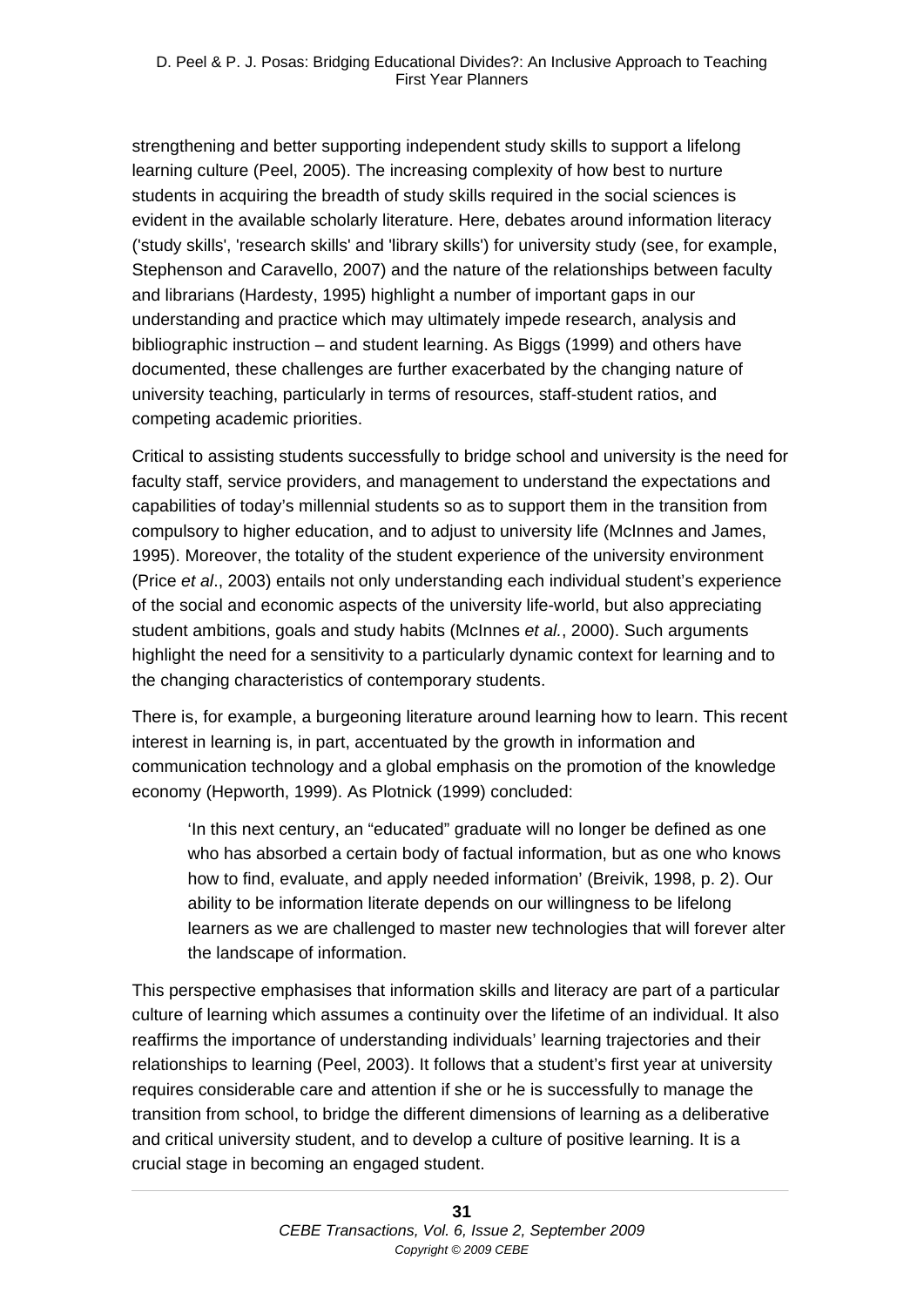# **Theoretical Divides: Passive or Active Learning?**

The pedagogical rationale for introducing the MOWLL project, supported by traditional lectures and a self-study guide, was based on a commitment to make a study skills module 'come alive' and be more meaningful for the students. It was to demonstrate that planning is essentially a value-based, purposeful and socially engaged activity.

Following Shuell (1986), over time, the way educators have thought about learning has had important implications for the ways in which knowledge, practice and learning are understood and how teaching is then undertaken and socially constructed. This, in turn, has had consequences for the extent to which educators are able to facilitate a layered approach to learning and to support students through progressive levels of understanding (Peel, 2000). The pedagogical rationale for the MOWLL project aligns itself with Shuell's (1986) argument for the need to support active learning environments. Shuell (1986, p. 415) usefully contrasted cognitive and behavioural approaches to learning as being, on the one hand, "active, constructive, and goaloriented" and "dependent upon the mental activities of the learner" or, on the other hand, relatively more passive in response to various environmental factors.

Applying a cognitive theoretical perspective to one's teaching has important practical implications for the design of curricula. Indeed, Shuell (1986, p. 429) contended that:

Since learning is an active process, the teacher's task necessarily involves more than the mere dissemination of information. Rather, if students are to learn desired outcomes in a reasonably effective manner, then the teacher's fundamental task is to get the students to engage in learning activities that are likely to result in their achieving these outcomes, taking into account factors such as prior knowledge, the context in which the material is presented, and the realization that students' interpretation and understanding of new information depend on the availability of the appropriate schemata. Without taking away from the important role of the teacher, it is helpful to remember that what the student does is actually more important in determining what is learned than what the teacher does.

Furthermore, Shuell (1986, p. 430) asserted that:

good teachers are not merely people who can articulate a large number of relevant facts and ideas (although a sound understanding of the subject matter they are teaching is certainly essential); effective teachers must know how to get students actively engaged in learning activities that are appropriate for the desired outcome(s).

Given what needs to be taken into account in facilitating transitional years, such as, the diversity of student backgrounds, and the context in which lecturers operate, this is clearly a challenge. Moreover, much of the available literature relating to teaching study skills to undergraduates is generic. Research, however, suggests that it is important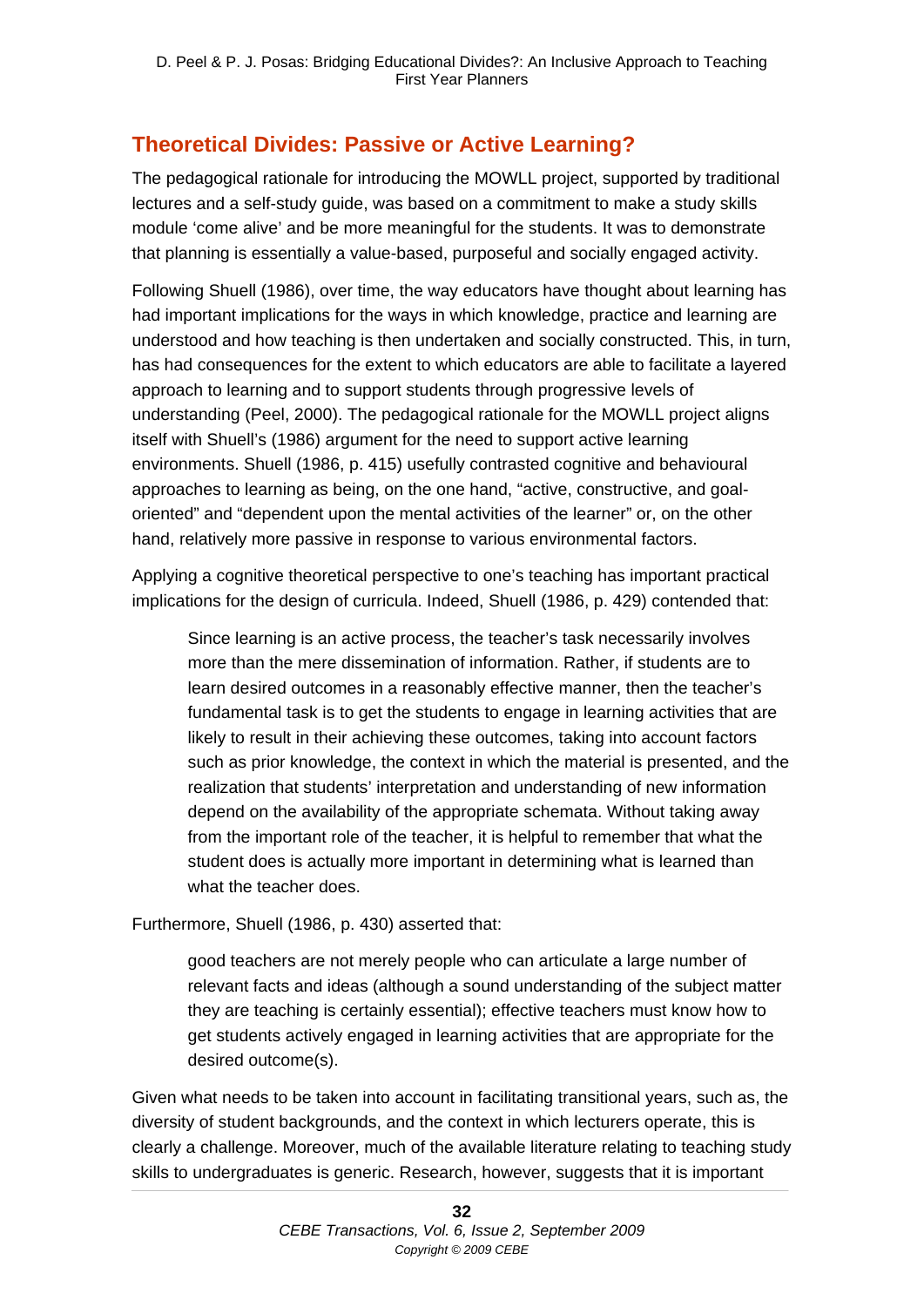both to contextualise, situate and orient the student to the relevant discipline being studied, whilst also providing support in the development of transferable skills (Durkin and Main, 2002). As Biggs (1999) and others have emphasised, this reaffirms the importance of understanding motivation in the student learning experiences.

There is an established theoretical literature on the value of experiential learning to support deeper and more meaningful learning (Kolb, 1984). Here, Kotval (2000), for example, detailed how the need for practical community-based learning is critical to the training and education of urban planners, providing the necessary exposure to 'real life' situations in planning practice. Her discussion of a community-based project at Michigan State University critically documents a capstone practicum course that serves to ground final year students in planning practice, describing it as "a mechanism for substantive learning and the integration of techniques with theory" (Kotval, 2000, p. 307). This first year MOWLL project is designed as a first step in a progressive model of learning from initiate to a relatively more mature and experienced professional. It seeks to emphasise that planning is action- and goal-oriented, and requires sound research skills to provide an informed basis for social intervention and engaged action. Moreover, in seeking to bridge the potential divide in the academic and community life-worlds, the module also sought to illustrate the importance of communication, relationship-building, and a sensitivity to difference in the design and management of the built environment. This was achieved through experiential learning.

## **Discussion**

At one level, the module, 'Aspects of Effective Communication', provides an introduction to written, oral, and visual aspects of communication, including writing for various purposes, accessing library and internet resources relevant to the field of planning, associated research and computer-based learning, and presentation skills. Working with a client group where being labelled as 'learning disabled' is a central issue, became an important justification for a co-educational partnership to address the different learning needs of both groups. The available literature and the emerging UK statutory context relating to the active promotion of equality in the built environment further offer a number of powerful arguments that the creation of inclusive environments is a practical issue to be proactively addressed in planning curricula. The positive duty to promote disability equality provides a constructive opportunity for knowledge-in-action in the field of planning and within the university context. Proposing the regeneration of a site to create a new inclusive and accessible Visitor/Welcome Centre for MOWLL in the centre of Liverpool not only offered an opportunity to familiarise the students with their city of study and general planning considerations, but also helped them to think about the accessibility requirements of the client group, and, in communication terms, encouraged them to think about how to communicate the specific project objectives and benefits in a simple and clear way.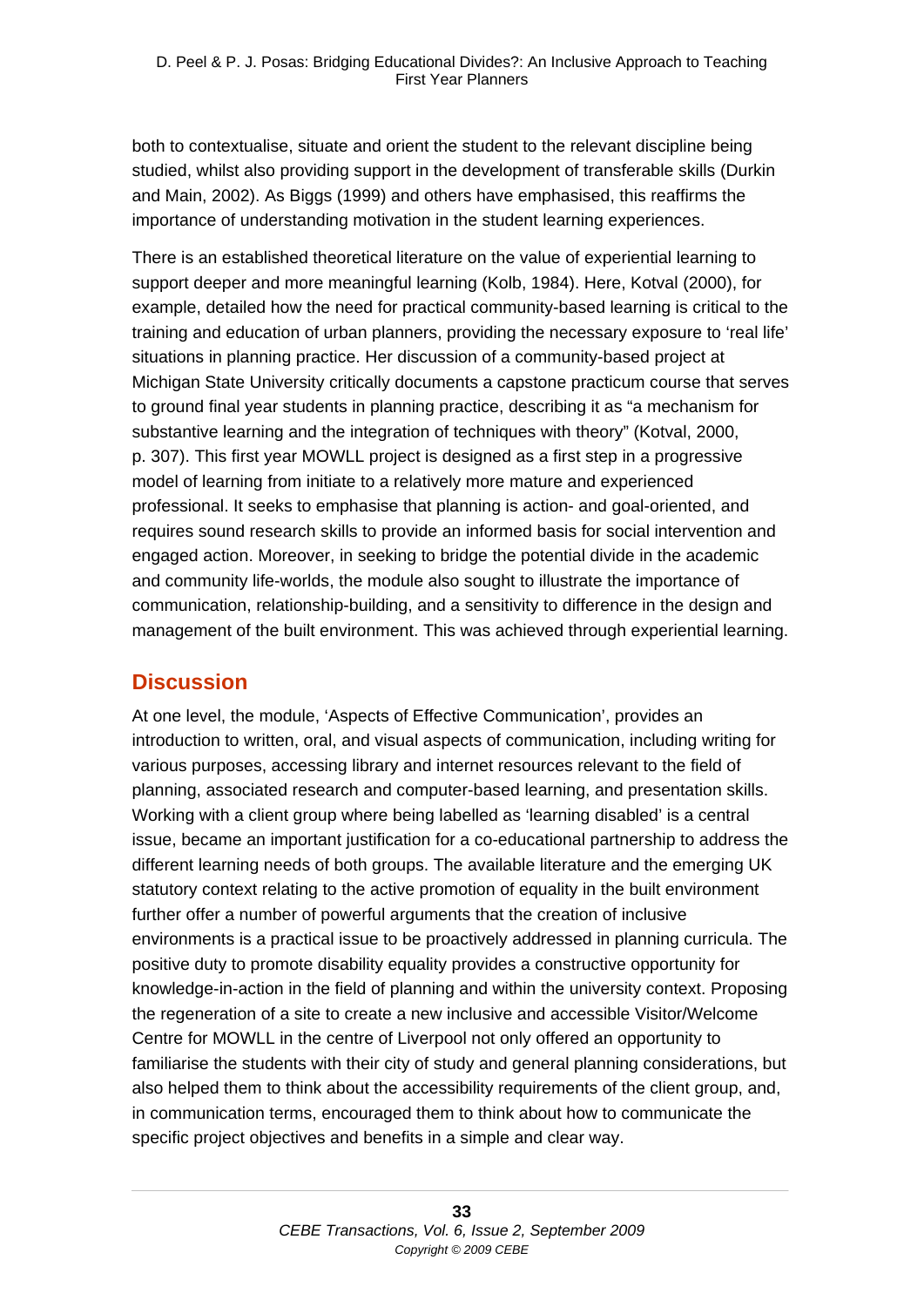The marking of the individual reports provided an opportunity for the module leader to critically reflect on the students' understanding of the needs of the client, MOWLL. It was evident from the students' fieldwork and the contents of the individual reports that they had engaged very positively with design and access issues and showed a deep sensitivity to the elements of the built environment that can disable. This included the various physical aspects, and also the visual elements. A 'more than basic' understanding of inclusive design ideas was very clear in the students' work, which formed a strong basis upon which to develop and progress their more detailed knowledge and understanding in subsequent years of study, and professional practice.

The six group presentations were assessed by academic staff members and external visitors as being to a very high standard and there was visible evidence that the students had used the rehearsal feedback to good effect. Positive group dynamics were apparent in the dress and thematic aids used by the students. They all engaged very effectively with the Heritage Lottery Fund Board and made strong and confident eye-contact with MOWLL members. The impacts of the project can best be illustrated by some of the feedback from the undergraduate and MOWLL participants. These comments illustrate the power of a client-based project and fieldwork element in motivating students to engage with the discipline of planning.

#### **Sample of Undergraduate Student Feedback Comments:**

All of the [MOWLL] members and advocates we met were wonderfully open about how we, as planning students and the next generation of planners, can actively engage all members of the community in the development process; whether it's a consideration of the accessibility of an individual building or pathway through the city; or contemplation of significant 'gaps' in current services and the built environment for people with additional needs.

…the teaching methods used in our module…were active, different and with a specific goal. Working with MOWLL presented a good example [of] how to work considering requirements given. Additionally co-operation with MOWLL made me more serious about work. I was truly interest[ed] to do my work for possible benefit - for MOWLL.

What's special about MOWLL? Everything! In no other module were we given the opportunity to not only listen to and interview real people and professionals, but to gain an intimate insight into the real difficulties experienced. It brought important issues of widening participation to light in a very tangible way.

#### **MOWLL Peer Advocate response to being engaged in the module:**

Personally it made me see the bigger picture...It really made me think about people and buildings and spaces...My eyes have been opened to what town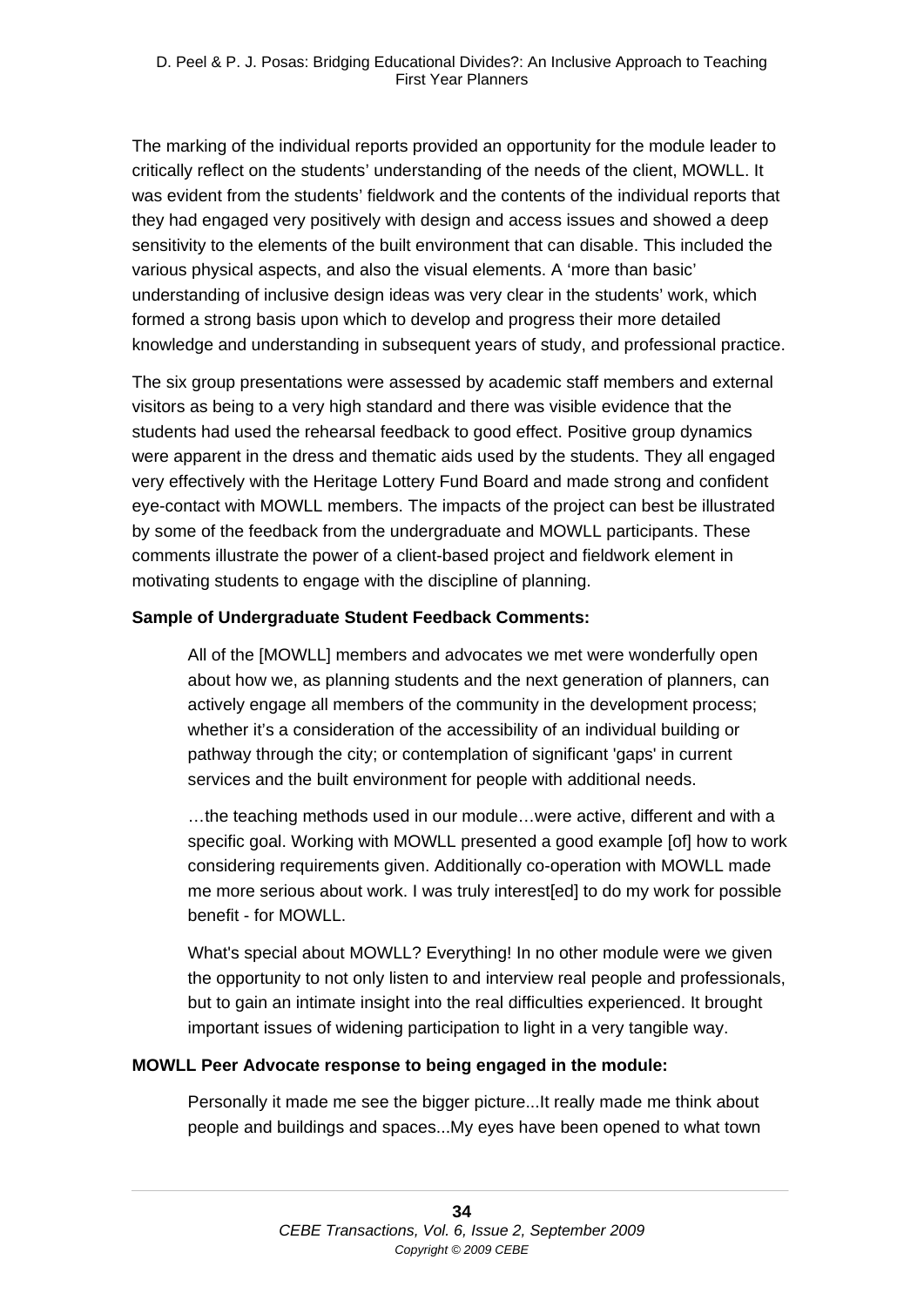planning is about and how important it is to talk to everyone about the shape of their city.

## **Concluding Remarks**

A fundamental purpose of university education is "to play a major role in shaping a democratic, civilised, inclusive society" (National Committee of Inquiry into Higher Education, 1997, para. 23). This is particularly pertinent for those working in the field of planning where inclusive design and social inclusion are important principles. The Disability Equality Duty has been identified as a critical obligation that asserts a new emphasis on encouraging a more proactive approach to tackling discrimination and marginalisation. With the responsibility of putting the duty into effect lying with universities (Disability Rights Commission, 2006b), there is a potential risk that implementing the duty falls between institutional gaps and differing administrative, managerial, departmental and curriculum priorities. The case made in this article is that 'doing the duty' becomes an important responsibility that falls to each individual planning educator.

Given the sensitivities of the first year encounter with university and the importance of bridging school and higher education, some educators might raise questions about the validity of this approach at first year undergraduate level. Yet, the on-going feedback and continuing working relationship between the Department of Civic Design and MOWLL suggest that this transitional module served as an important bridge for those who were involved, or who contributed to, this module, whether they were from the academic, practitioner, voluntary, student, or local community. The success of this module may have been a consequence of the personalities involved and the commitment to build bridges. The positive duty to promote disability equality certainly provided an important legal and professional fillip. In addition, there are important sustainable, economic, and ethical arguments to support inclusive approaches of this sort. This is not to underestimate the practical issues of, for example, time-tabling and staff support.

For the undergraduate students, the focus of the project, and the involvement of MOWLL, served as a significant incentive to deliver individual and group assignments of a high standard. The student feedback from the planning undergraduates, and discussions with the MOWLL participants, provide a strong indication that this real world and active experience of a university-community collaboration resulted in transformatory learning (Jerome, 2008). Simply being included and considered central to the project was highly valued by MOWLL. Moreover, some of the MOWLL students also gained from the opportunity to collaborate on the design of the module, present and share their experiences and aspirations, and provide feedback on the planning students' presentations. For the faculty staff, the sensitivities of working in a coeducational environment served to provide a thought-provoking context for raising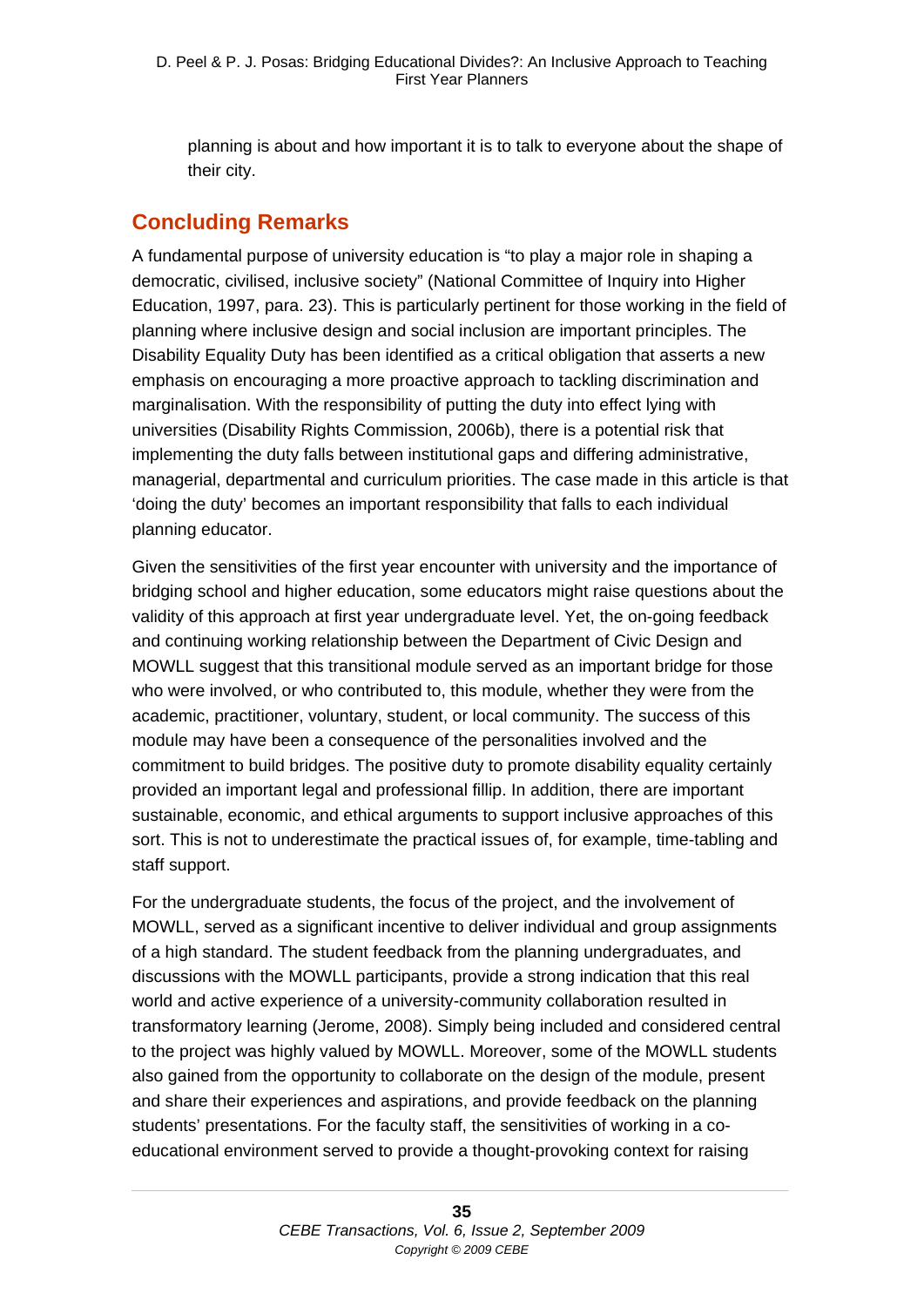awareness of 'hidden' issues and for generating a context for greater self-awareness, and a questioning of the potentially disabling consequences of societal action. The experiences of working with MOWLL intensified the learning environment and, for many of the students, provided a fresh learning platform for understanding the world around them, and for engaging with the complexities of planning.

During the delivery of the module, the label 'learning disabled' became a powerful device for thinking about 'learning how to learn'. It focused attention on the challenge of social learning in planning, and provided an important basis for talking about learning with the students as they were about to embark on a new stage in their own learning. Moreover, in a small way, the co-educational MOWLL project made a big difference to understanding the regeneration work in the city and the celebrations associated with the European Capital of Culture. Finally, the project itself enabled a personal celebration of the city. As Terry Kelly, one of the founder members of Peer Advocacy Changing Things Together said of the MOWLL Project '08:

Working together really made me think of the world around me and how important it is for people to communicate and get things right. … It was a proud feeling, the students at MOWLL working and learning from other students in the University. We showed that we could do this project together and learn something from each other. I felt proud of myself and proud of the project we helped to design.

## **Acknowledgments**

In addition to all who participated in the initiative, the authors would formally like to thank the staff at MOWLL for their active engagement in designing and making a success of this project. In particular, they wish to thank Founder-Director Heidi Kenworthy, Loretta-Kim Essery-Touray, Barbara Serres, Lorna Towner, and Peer Advocates Terry Kelly and Bill Blunn. This paper is dedicated to the memory of Bill Blunn.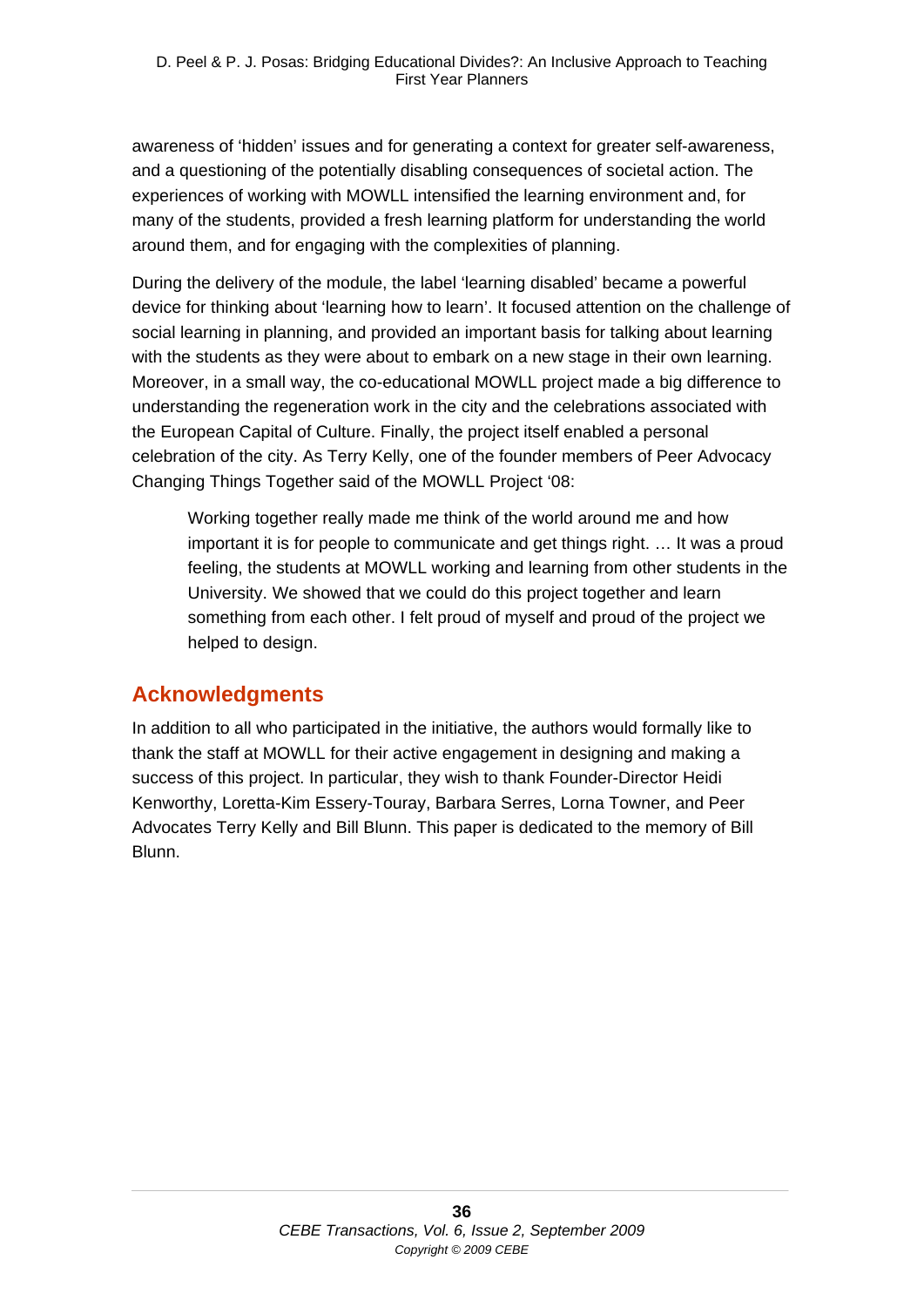# **References**

Biggs, J. (1999) *Teaching for quality learning at university.* Buckingham: Society for Research into Higher Education and Open University Press.

Breivik, P. S. (1998) *Student learning in the information age*. Phoenix: Oryx Press.

Cottrell, S. (2003) *The study skills handbook.* Basingstoke: Palgrave Macmillan.

Dewar, M. E. & Isaac, C. B. (1998) Learning from difference: The potentially transforming experience of community-university collaboration. *Journal of Planning Education and Research*, 17 (4), 344-347.

Disability Rights Commission. (2006a) *Doing the duty. An overview of the Disability Equality Duty for the public sector*. Stratford upon Avon: DRC.

Disability Rights Commission (2006b) *Further and higher education institutions and the Disability Equality Duty. Guidance for Principals, Vice-Chancellors, governing boards, and senior managers working in further and higher education institutions in England, Scotland and Wales*. Available on line at:

http://83.137.212.42/sitearchive/drc/PDF/Further\_and\_higher\_education\_institutions\_a nd\_the\_DED-2.pdf (accessed 18 August 2009).

Durkin, K. & Main, A. (2002) Discipline-based study skills support for first-year undergraduate students. *Active Learning in Higher Education*, 3 (1), 24-39.

Feld, M. M. (1998) Community outreach partnership centers: Forging new relationships between university and community. *Journal of Planning Education and Research*, 17 (4)*,* 285-290.

Goldsmith, S. (1997) *Designing for the disabled. The new paradigm*. Oxford: Architectural Press.

Great Britain. (2005) *Disability Discrimination Act 2005: Elizabeth II*. *Chapter 13*. London: The Stationery Office.

Hardesty, L. (1995) Faculty culture and bibliographic instruction: An exploratory analysis. *Library Trends*, 44 (2), 339-67.

Hepworth, M. (1999) A study of undergraduate information literacy and skills: The inclusion of information literacy and skills in the undergraduate curriculum. Paper presented to the *65th IFLA Council and General Conference,* Bangkok, Thailand, August 20-28.

Imrie, R. (2002) Inclusive design, disability and the built environment. Presentation to the *Practical Recommendations for Sustainable Construction (PRESCO) – CRISP Joint Conference,* 24-25 June, Ostend, Belgium. Available on line at: http://www.etnpresco.net/workshop/presentations/R\_Imrie.pdf (accessed 16 March 2008).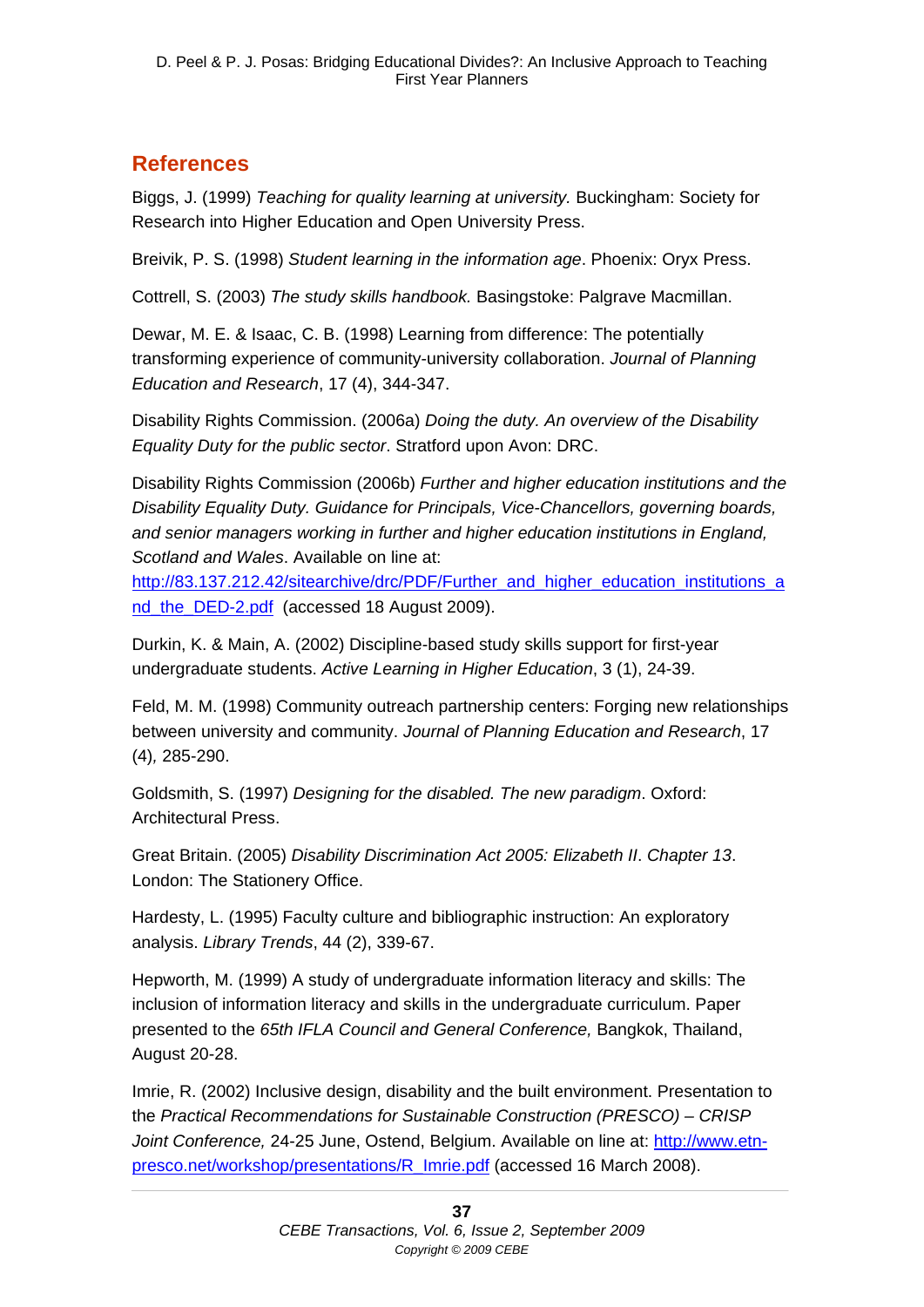Jerome, G. (2008) *What makes a good built environment lecturer?* CEBE Student Essay Competition 2008. Available on line at:

http://www.cebe.heacademy.ac.uk/news/events/competition/Gemma\_Jerome- \_BEnv\_student\_essay\_winner.pdf (accessed 18 August 2009).

Jones, P. & Wilks-Heeg, S. (2004) Capitalising culture: Liverpool 2008. *Local Economy*, 19 (4), 341-360.

Kolb, D. A. (1984) *Experiential learning: Experience as the source of learning and development.* New Jersey, USA: Prentice Hall.

Kotval, Z. (2000) Teaching experiential learning in the urban planning curriculum. *Journal of Geography in Higher Education*, 27 (3), 297-308.

Livingston, K. (2000) When architecture disables: Teaching undergraduates to perceive ableism in the built environment. *Teaching Sociology*, 28 (3), 182-191.

McInnis, C. & James, R. (1995) *First year on campus: Diversity in the initial experiences of Australian undergraduates*. Canberra: Australian Government Publishing Service.

McInnis, C., James, R. & Hartley, R. (2000) *Trends in the first year experience in Australian universities*. Canberra: Australian Government Publishing Service.

Morrow, R. (Ed.) (2002) *Building and sustaining a learning environment for inclusive design*. Final Report of the Special Interest Group in Inclusive Design for Centre of the Education in the Built Environment. Available on line at:

http://cebe.cf.ac.uk/learning/sig/inclusive/full\_report.pdf (accessed 16 March 2008).

National Committee of Inquiry into Higher Education. (1997) *Higher Education in the Learning Society. Summary Report.* (The Dearing Report). London: HMSO.

Oliver, M. (1990) *The politics of disablement*. Basingstoke: Macmillan.

Peel, D. (2000) The teacher and town planner as facilitator. *Innovations in Education and Training International*, 37 (4), 372-380.

Peel, D. (2003) Learning how to improve life chances through an understanding of individual life-worlds. *The Journal of Community Work and Development, 1* (4), 61-78.

Peel, D. (2005) Dual professionalism: Facing the challenges of continuing professional development in the workplace? *Reflective Practice,* 6 (2), 123-140.

Peel, D. (2006) A duty to promote equality: Not a new approach, but a new way of thinking? *Town and Country Planning*, 75 (9), 233-235.

Plotnick, E. (1999) Information Literacy. ERIC Digest. ED427777. Available on line at: http://searcheric.org/digests/ed427777.html (accessed 30 May 2008).